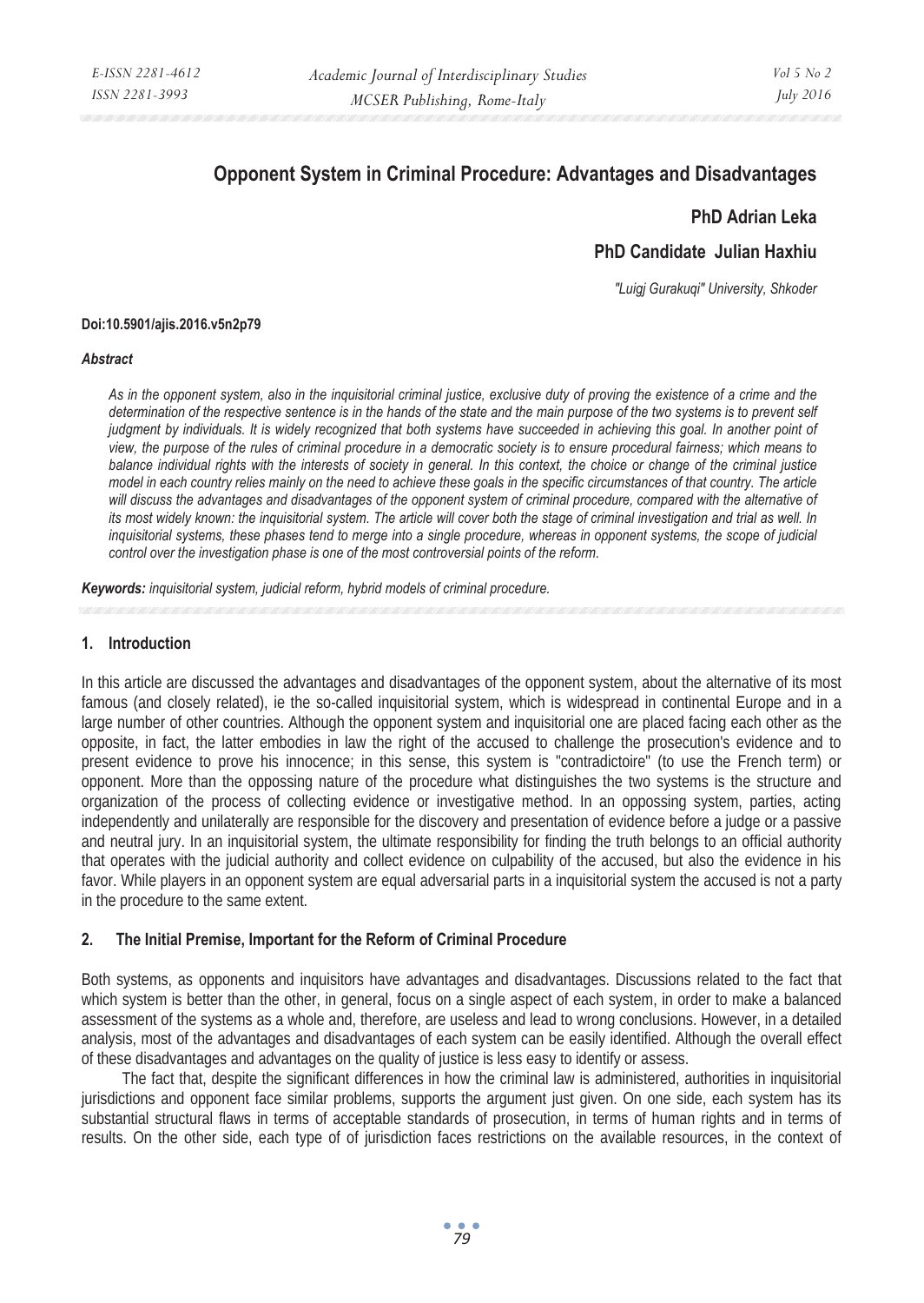| E-ISSN 2281-4612 | Academic Journal of Interdisciplinary Studies | Vol 5 No 2       |
|------------------|-----------------------------------------------|------------------|
| ISSN 2281-3993   | MCSER Publishing, Rome-Italy                  | <i>July</i> 2016 |

criminalization in the growing of various acts and public concern about crime and victimization. It is interesting that the answers to these concerns follow general lines similar as in inquisitorial jurisdiction, as well as those opposing and have already resulted in a certain degree of compatibility between the two<sup>1</sup>. As inquisitorial jurisdiction, as well as those opposing are engaged in the design of the reforms with the same sense of urgency and facing legal pressures from various quarters that require these reforms<sup>2</sup>. There is little evidence for the general tendency only in one direction (ie in terms of adoptingonly inquisitorial models or only opposing models).

#### **3. The Similarities in Concerns, Problems and Feedback**

Both types of systems, inquisitorial and opposing, face serious internal criticism, and both are actively engaged in seeking solutions to perceived problems. It is clear that both deal with the increasing number of cases, due to the growing criminalization of different behavior and a growing number of crimes committed, in an environment with fewer and fewer resources.

*Delays in judgments* have always been of great concern to civil law jurisdictions, as well as in common law jurisdictions. In civil countries, it is said that the delay between the offense and the judgment of the author are due to the complexity of the system at the stage of investigation. In common law systems, the delays are due to the exercise of criminal prosecution as a party accompanied by considerations of strategic evaluations. Meanwhile, courts in both systems deal with resource insufficiency to judge all that load. The problem of delays is universal, because it always affects the quality of justice and results in huge financial and human cost.

Both systems deal with *internal criticism systematically* about justice, fairness and effective protection of the rights , although the emphasis can be placed on different issues. Thus, civil law systems are criticized for excessive support the assertion of the accused and for interference with his rights, in particular to the right to remain silent and the presumption of innocence, etc. Common law systems deal with criticism regarding equality of arms, the universal right to legal representation, inadequate methods of prosecution and collecting evidence, excessive pressures on witnesses, etc.

Both jurisdictions are characterized *by a growing concern for the rights and involvement in the process of crime victims*. In both jurisdictions, victims speak of a sense of helplessness and lack of respect and understanding in the criminal courts. There is also concern about the inadequacy of the compensation schemes available to victims of crime. At the same time, *both systems are engaged in the research of incentives acceptable for different alternatives to the judgment* and find, in these incentives, an acceptable balance between the amount of benefit and respect for human rights and freedom of choice for the accused.

Of interest is the development of hybrid models with international jurisdiction. Such a hybrid model resulted from the work undertaken on the basis of Article 15 of the Treaty of Rome establishing a permanent international criminal court3. Procedures designed borrow elements from both types of systems. This and other developments are creating space for the appearance of a branch of the criminal procedural law with common hybrid features , which can serve as a model in legal reform processes in different national jurisdictions.

#### **4. Disadvantages of Oppossing System**

There can be identified some deficiencies in the oppossing system, which can be grouped in the following themes:

- 1. criminal prosecution as a party and rules for evidence, that pursue the same goal;
- 2. equality of arms;

 $\overline{a}$ 

3. judicial management and supervision of the investigation phase.

In the oppossing system, on the one hand, the rules of evidence require that evidence be brought to trial through witnesses and, on the other hand, the prosecution as a party creates clear opportunities for delaying strategy. The

*<sup>1</sup> For example, Phil, Fennell (ed) Criminal Justice in Europe: A Comparative Study (1995), Ch 19 (CONCLUSION: Europeanization and Convergence: The lessons of Comparative Study). See also, CM Bradley, "The Convergence of the Continental and the Common Law Model of Criminal Procedure" (1996), 7 Criminal Law Forum 471.* 

*<sup>2</sup> The most striking example is the establishment of the criminal justice system opposing in Italy. But other inquisitors jurisdictions are showing increased interest in opposing systems; See, for example, B De Smet, "Accelerating criminal proceedings with the consent of*  the Accused; is the introduction of a 'guilty plea' after the Anglo-Saxon model desirable ", 1994, Panopticon 420.<br><sup>3</sup> Rome Statute of the International Criminal Court (adopted by the Diplomatic Conference of Plenipotentia

*establish an international criminal court on July 17, 1998).*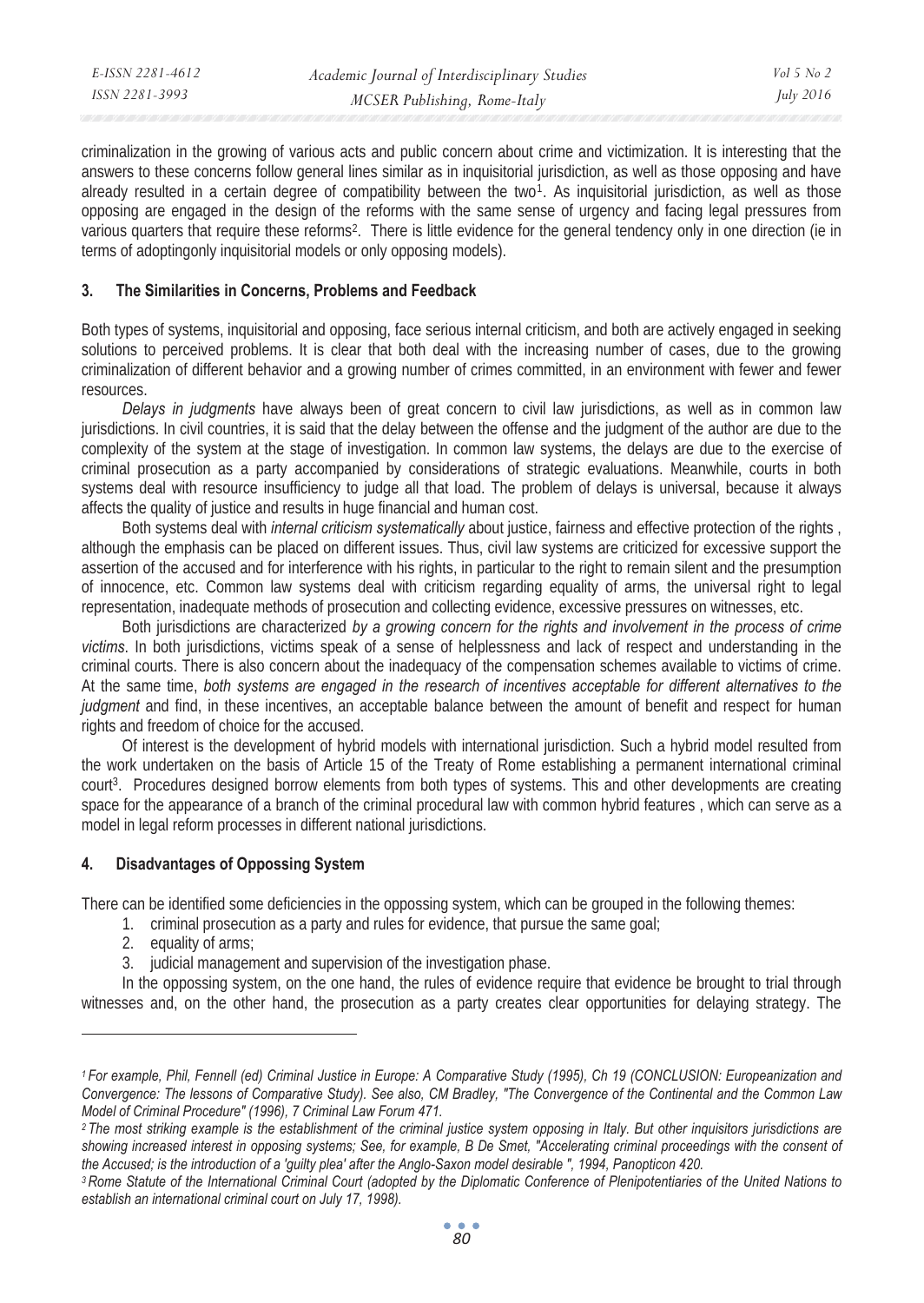| E-ISSN 2281-4612 | Academic Journal of Interdisciplinary Studies | Vol 5 No 2 |
|------------------|-----------------------------------------------|------------|
| ISSN 2281-3993   | MCSER Publishing, Rome-Italy                  | July 2016  |

combination of these two factors can have a detrimental effect on the capacity of the system to identify the truth. Moreover, the current imbalance of legal and factual funds between the parties results in an unfair advantage for the prosecution. On the other hand, they are often expressed concerns that the whole process of trial and procedural rules of evidence and, in fact, heavily leaning in favor of the accused.

In this context, the obvious solution, which in fact would result in an approximation to the inquisitorial system, could be the abolition of criminal prosecution as a party and orally and ongoing trials. However, it is undeniable that the rules for evidence in an inquisitorial system include significant guarantees for the accused. Thus, the complete removal of them may have harmful effects on the rights of the accused.

An acceptable solution would be one that would focus mainly on speeding up the trial process. Of course, the quick trials have important benefits for the accused, especially when he is in custody, and the victim and society as a whole. In many respects, delayed justice is denied justice.

In this way, the focus of reform should thus be criminal prosecution as a party, rather than the presentation of evidence in court and orally. The greatest judicial intervention during the first phase of the investigation could prevent the delay tactics of the case, may clarify the problems, may allow early identification of the most appropriate way to proceed, and can speed up trials.

Perhaps the most fundamental reason for the lack of equality of arms in the common law of criminal procedure is the great role played by the legal representative of the accused. Defense lawyers maintain a considerable responsibility, unlike inquisitors systems in which all the responsibilities of taking prosecution. Operating lawyer is the key to effective and fair system, because it has commitments to clients, as well as on the court. However, this also is a potential weakness of the system, no doubt as in cases where the accused is not represented, but even when it is underrepresented.

A lot of great difficulty, which increases the potential for serious imbalance is that, often, clients of the criminal justice system have fewer financial resources and are less educated than the general population. This scenario is associated with increased criminalization, more severe penalties and removal of emphasis from rehabilitation, making the people who come into contact with the criminal justice system to be even less able to provide their treatment of fair and impartial within this system.

It is worth mentioning that, although the issue of equality of arms is a critical issue in opposing systems, it is equally problematic in the inquisitorial jurisdictions (but on a different basis), as stated in the jurisprudence of the European Court of Human Rights in conjunction with Article 6 of the Convention. The concern is that the inquisitorial system, which puts the accused in a second range, denies to the accused the right to tell his version of the case. In particular, the defendant is not able to effectively cross-examine witnesses or challenge evidence, nor to present his evidence in court independently 4.

Because, in the civil jurisdiction, the phase of the investigation is secret and, usually, not contradictory, the accused has a large role to play in that phase. However, at this stage it has more judicial supervision of processes and procedures at that stage and the power of supervision is more systematic. Such supervision is lacking in opposing systems. However, supervision during the pre-trial is more important in inquisitorial systems than in those opposing, to ensure objective composition of the file, as the latter shall be communicated to the court in a less "contradictoire" than the presentation of evidence in a common law trial. The situation is different in opposing systems, and in them can be placed greater focus about the judicial management rather than on the judicial supervision, which may be less suited to such systems.

### **5. Conclusions**

 $\overline{a}$ 

Some of the disadvantages of the opposing system are discussed earlier in this article. Despite these advantages and disadvantages, efforts to handle common problems of inquisitorial and opposing systems have given interesting comparative information. These efforts reveal important goals of contemporary criminal procedure: the creation of alternative procedures of equal value and on the basis of an appropriate classification of cases; development of an stimulating structure to motivate the accused to accept alternatives to the trial; maintaining effective guarantees for the

*<sup>4</sup> However, the Court has stated that, if the accused had, at least, an opportunity to challenge the evidence against him and to present evidence in his favor, then we can say that the procedural right has been guaranteed , even if objections and questions are made by the judge (quoted by De Smet, as above, footnote no. 4).*